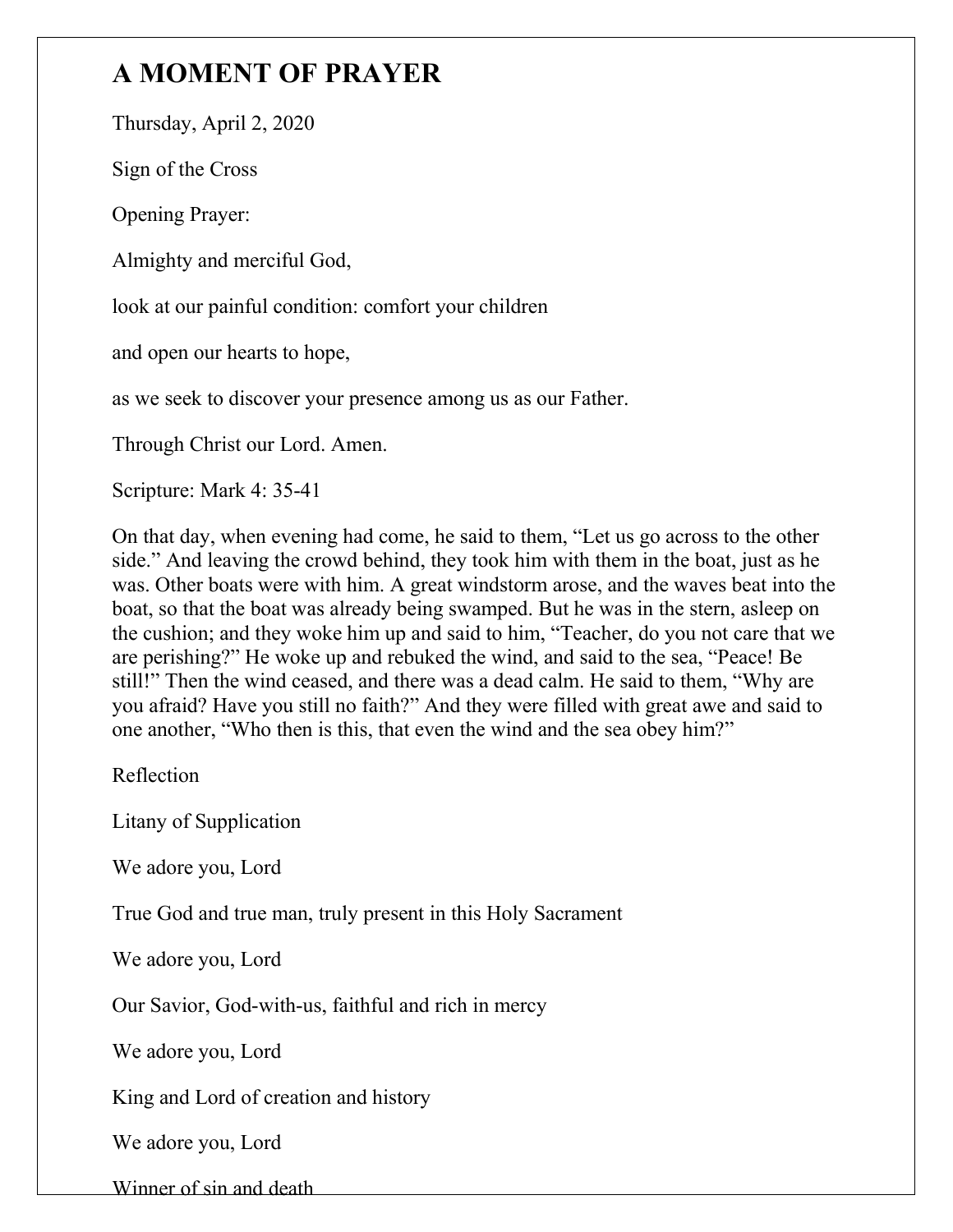We adore you, Lord Friend of man, risen and alive at the right hand of the Father We adore you, Lord We believe in you, O Lord Only begotten son of the Father, descended from Heaven for our salvation We believe in you, O Lord Heavenly doctor, who bend over our misery We believe in you, O Lord Immolated lamb, which you offer to redeem us from evil We believe in you, O Lord Good Shepherd, who gives his life for the flock you love We believe in you, O Lord Live bread and immortality medicine, that gives us eternal life We believe in you, O Lord Free us, O Lord From the power of Satan and the seductions of the world Free us, O Lord From pride and the presumption of being able to do without you Free us, O Lord From the deceptions of fear and anguish Free us, O Lord From unbelief and despair Free us, O Lord From hardness of heart and the inability to love Free us, O Lord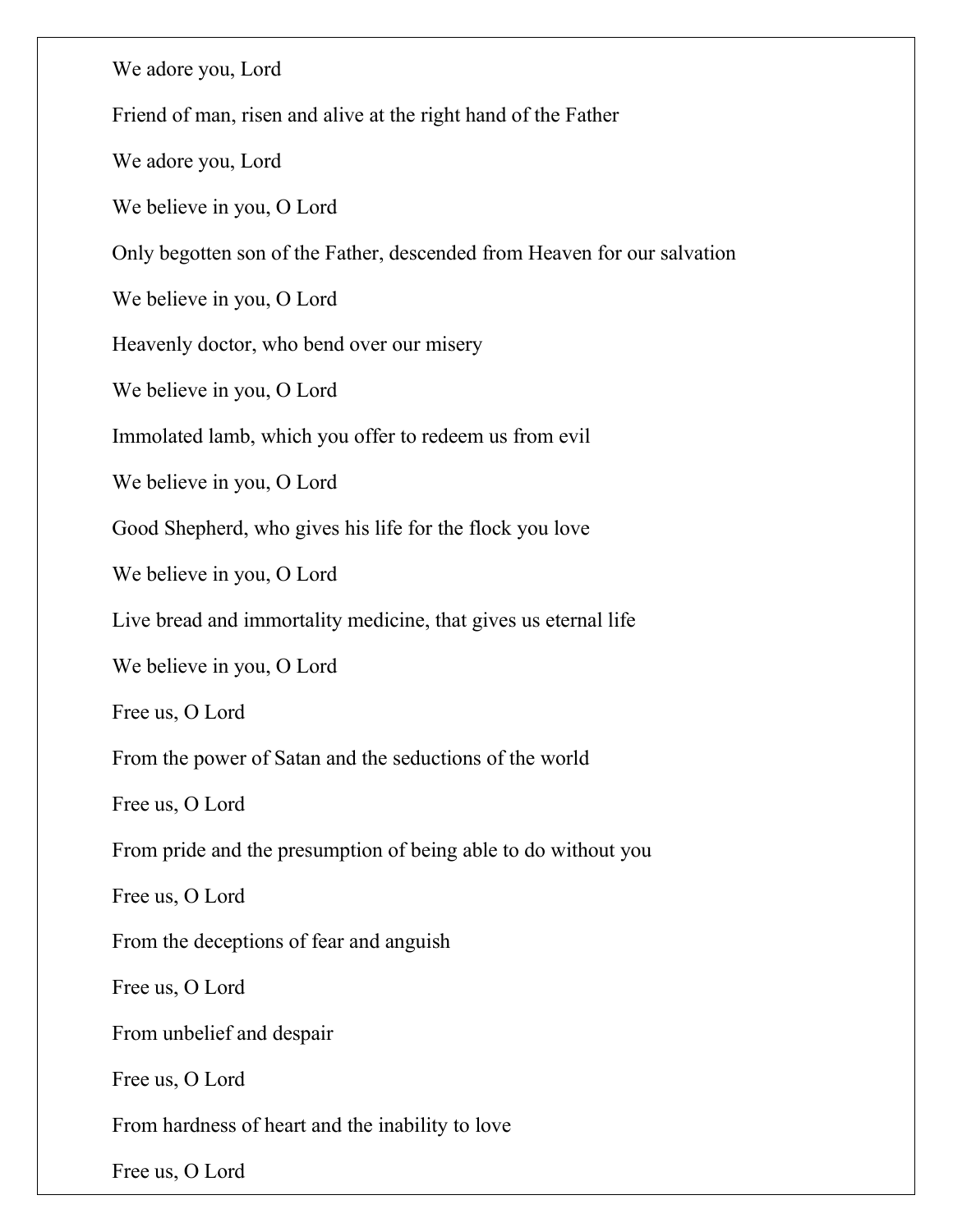Save us, O Lord From all the evils that afflict humanity Save us, O Lord From hunger, famine and selfishness Save us, O Lord From diseases, epidemics and fear of the brother Save us, O Lord From devastating madness, from ruthless interests and violence Save us, O Lord From deception, from bad information and from manipulation of consciences Save us, O Lord Console us, O Lord Look at your church, which crosses the desert Console us, O Lord Look at humanity, terrified of fear and anguish Console us, O Lord Look at the sick and dying, oppressed by loneliness Console us, O Lord Look at the doctors and health professionals, exhausted from fatigue Console us, O Lord Look at politicians and administrators, who carry the weight of choices Console us, O Lord Give us your Spirit, Lord In the hour of trial and loss Give us your Spirit, Lord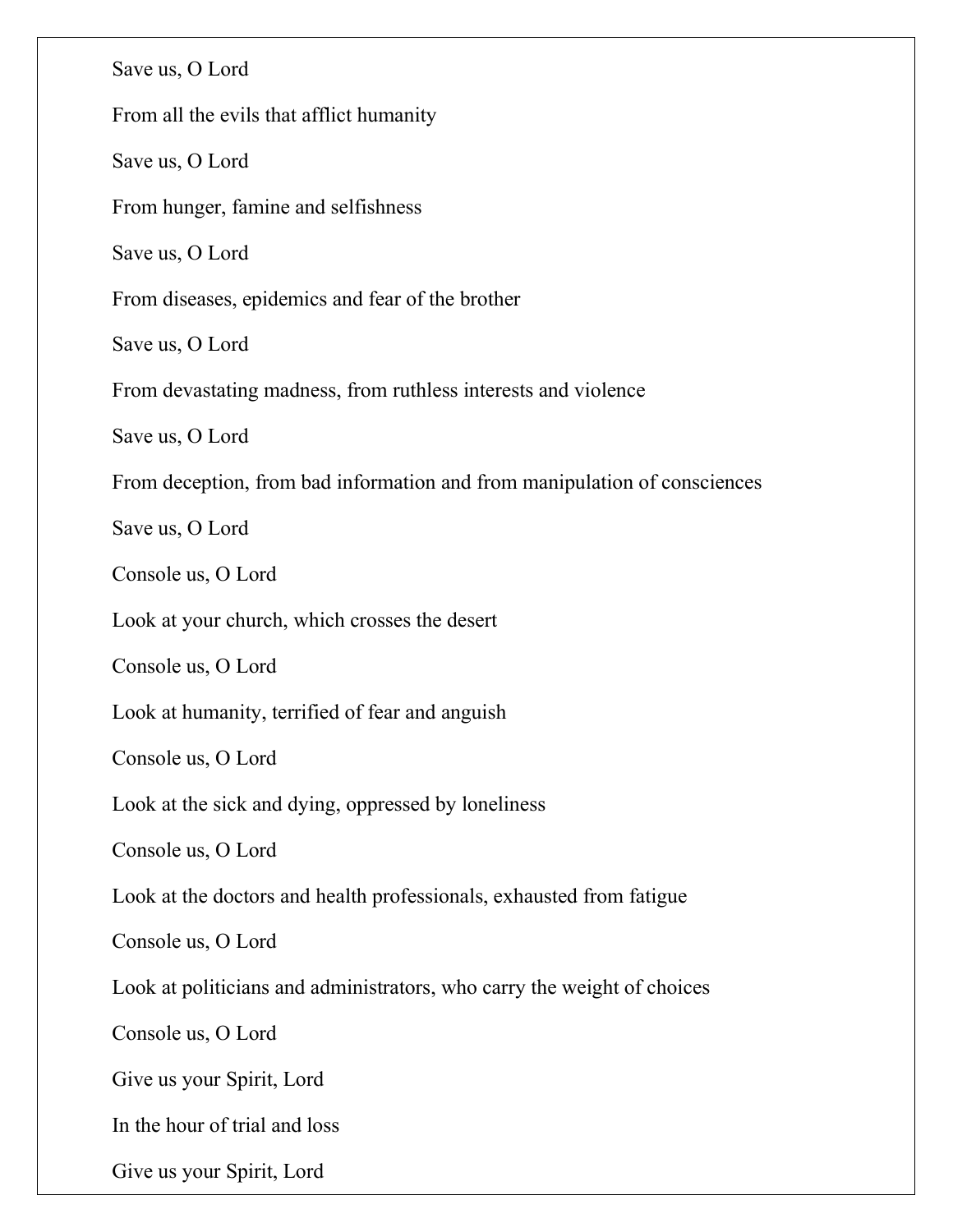In temptation and fragility Give us your Spirit, Lord In the fight against evil and sin Give us your Spirit, Lord In the search for true good and true joy Give us your Spirit, Lord In the decision to remain in you and in your friendship Give us your Spirit, Lord Open us to hope, Lord If sin oppresses us Open us to hope, Lord If hatred closes our hearts Open us to hope, Lord If pain visits us Open us to hope, Lord If indifference worries us Open us to hope, Lord If death annihilates us Open us to hope, Lord Exposition and Benediction Let's pray. Lord Jesus Christ, that in the admirable sacrament of the Eucharist you left us the memorial of your Easter, let us worship with living faith